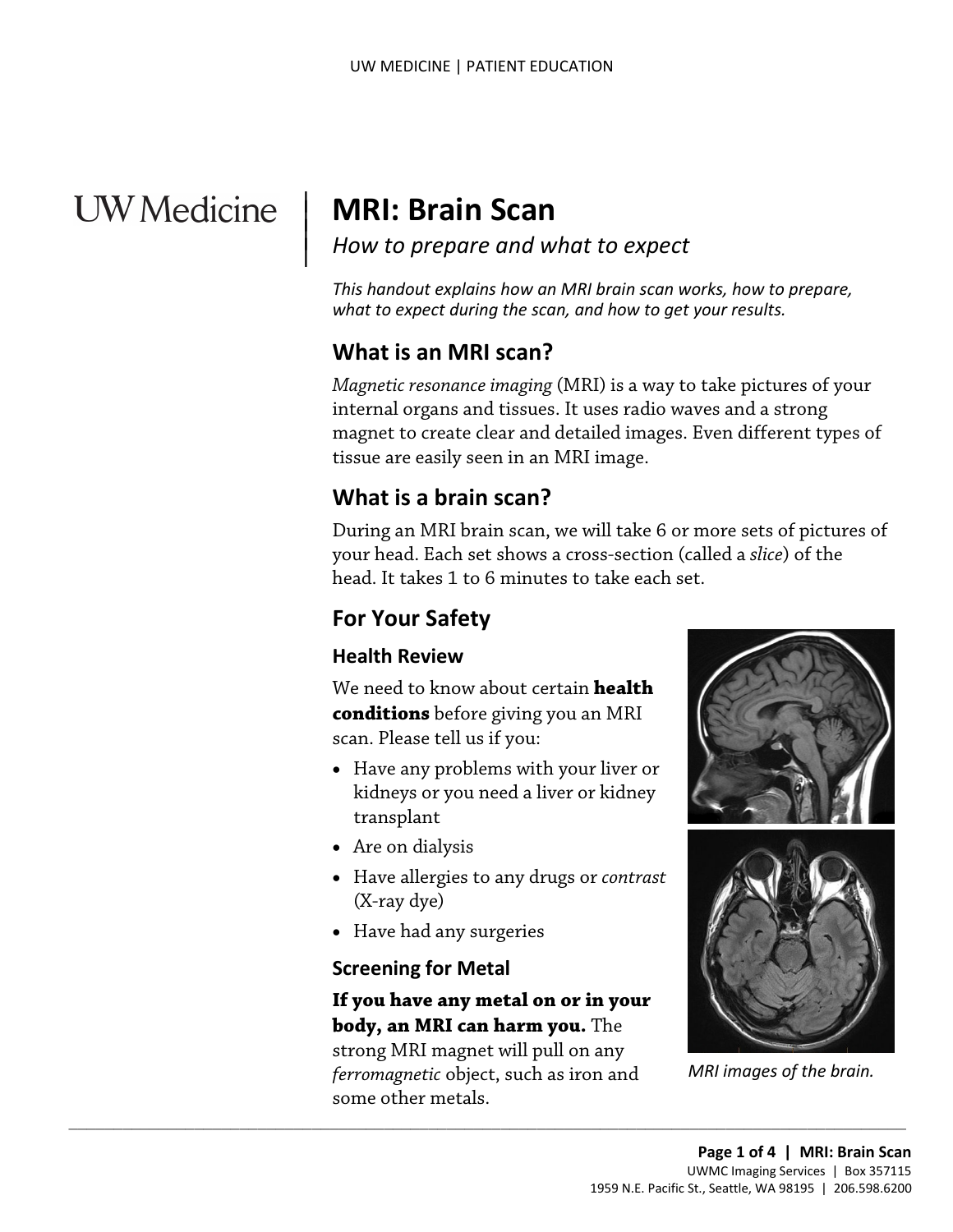that will not harm your body can ruin the MRI image.<br>Please tell MRI staff if you have: This is why we need to know if you have any metal in or on your body before we give you an MRI scan. Even small amounts of metal

- Aneurysm clips, a heart pacemaker (or artificial heart valve), an implanted port, an infusion catheter (such as Port-o-cath, Lifeport, or Infusaport), an intrauterine device (IUD), any metal plates, clips, pins, screws, or surgical staples, a prosthetic hip, or any implanted metal object in your body
	- Most times, surgical staples, clips, plates, pins, and screws are not a risk during MRI scans if they have been in place for more than 4 to 6 weeks. If needed, we may do an X-ray to check for metal.
- Tattoos or permanent eyeliner
- Medicine patches
- A bullet or shrapnel in your body
- Ever worked with metal
- Tooth fillings or braces
	- Dental work is not usually affected by MRI, but fillings and braces may distort pictures of the face or brain.

## **How do I prepare?**

- Please talk with your provider if you have any concerns about managing pain or anxiety during your MRI scan.
- *Women:* Tell your provider if you are pregnant or breastfeeding, or if there is any chance you could be pregnant.

#### **On the Day of Your Scan**

- • **Remove anything that might contain metal.** This includes:
	- Makeup and nail polish

 $\_$  ,  $\_$  ,  $\_$  ,  $\_$  ,  $\_$  ,  $\_$  ,  $\_$  ,  $\_$  ,  $\_$  ,  $\_$  ,  $\_$  ,  $\_$  ,  $\_$  ,  $\_$  ,  $\_$  ,  $\_$  ,  $\_$  ,  $\_$  ,  $\_$  ,  $\_$  ,  $\_$  ,  $\_$  ,  $\_$  ,  $\_$  ,  $\_$  ,  $\_$  ,  $\_$  ,  $\_$  ,  $\_$  ,  $\_$  ,  $\_$  ,  $\_$  ,  $\_$  ,  $\_$  ,  $\_$  ,  $\_$  ,  $\_$  ,

- Hairpins
- Jewelry
- Glasses, hearing aids, and any removable dental work
- If you have an insulin pump or a patch that delivers any type of drug, we will ask you to remove it before your scan.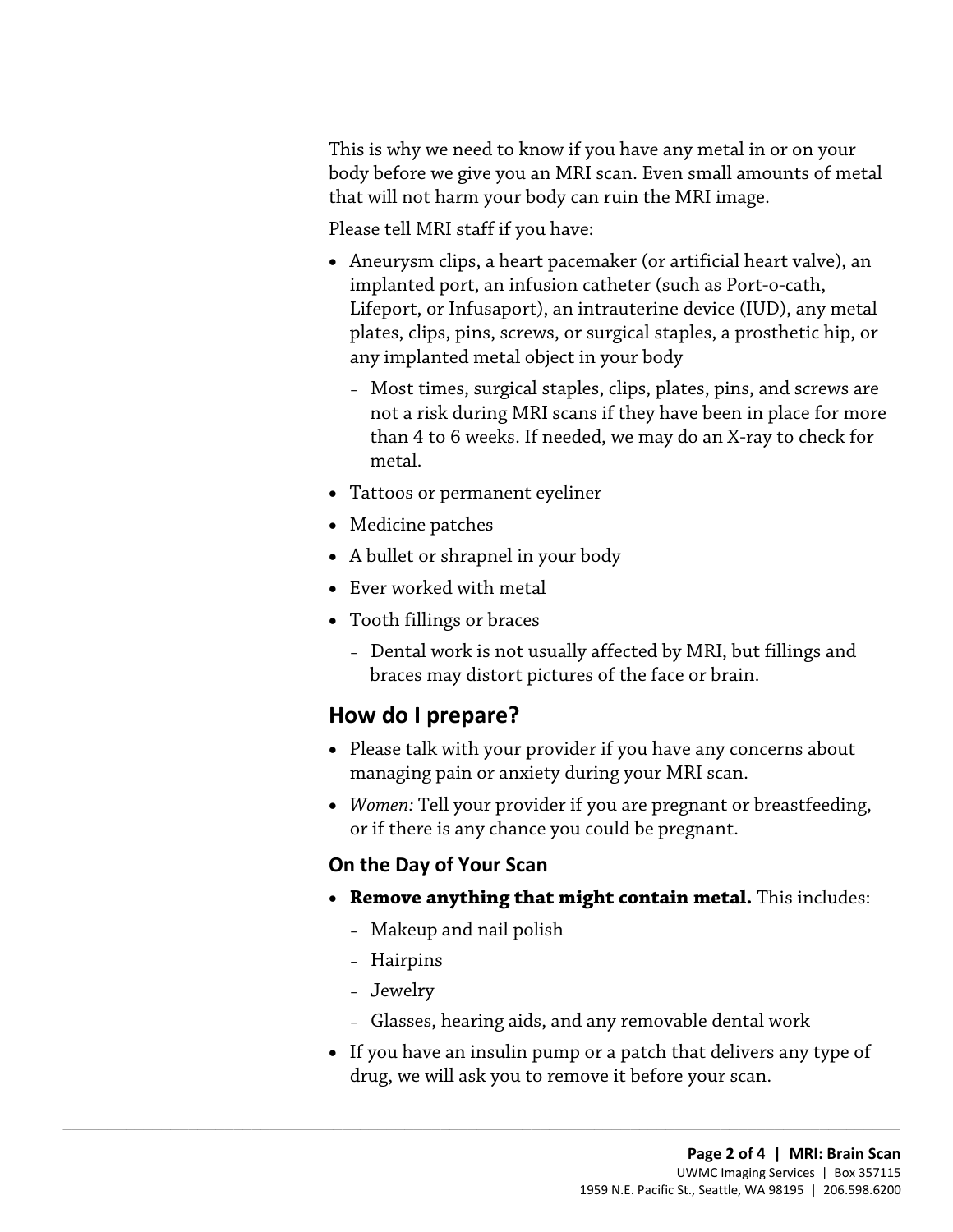• *Women:* Before the scan begins, tell the technologist if there is any chance you could be pregnant.

### **What happens during the scan?**

- You will lie on a sliding table. A device called a *surface coil* will be placed around your head.
- MRI pictures. • The table will be moved so that your head is inside the MRI [machine.](javascript:glossAry() The technologist then leaves the room and takes the
- • You will be able to talk with the [technologist](javascript:glossAry() at any time through an intercom.
- Based on how many pictures are needed, the scan will take about 30 to 90 minutes.
- The technologist will ask you to hold very still while the MRI pictures are taken so that the images are clear. Even moving your eyes or clearing your throat during the sequence will cause blurry pictures.
- or blood vessels easier to see. If you need the contrast: • Sometimes, an injection of contrast is used to make some tissues
	- Your doctor will talk with you about it before your scan.
	- *Women:* Tell your doctor if there is any chance you could be pregnant.
	- You will receive the injection about halfway through the scan.
	- It will be injected through a small needle and an *intravenous*  (IV) line in your arm or hand vein.
- After the scan, we will ask you to wait until we check the pictures for quality. We will take more pictures if needed.
- After the scan is done, we will remove the surface coil.

## **What will I feel during the MRI scan?**

 $\_$  ,  $\_$  ,  $\_$  ,  $\_$  ,  $\_$  ,  $\_$  ,  $\_$  ,  $\_$  ,  $\_$  ,  $\_$  ,  $\_$  ,  $\_$  ,  $\_$  ,  $\_$  ,  $\_$  ,  $\_$  ,  $\_$  ,  $\_$  ,  $\_$  ,  $\_$  ,  $\_$  ,  $\_$  ,  $\_$  ,  $\_$  ,  $\_$  ,  $\_$  ,  $\_$  ,  $\_$  ,  $\_$  ,  $\_$  ,  $\_$  ,  $\_$  ,  $\_$  ,  $\_$  ,  $\_$  ,  $\_$  ,  $\_$  ,

- MRI does not cause pain.
- Some patients who have an MRI in an enclosed unit may feel confined or uneasy (*claustrophobic*). Please tell the doctor who referred you for the MRI if you are claustrophobic. We may give you medicine to help you relax.